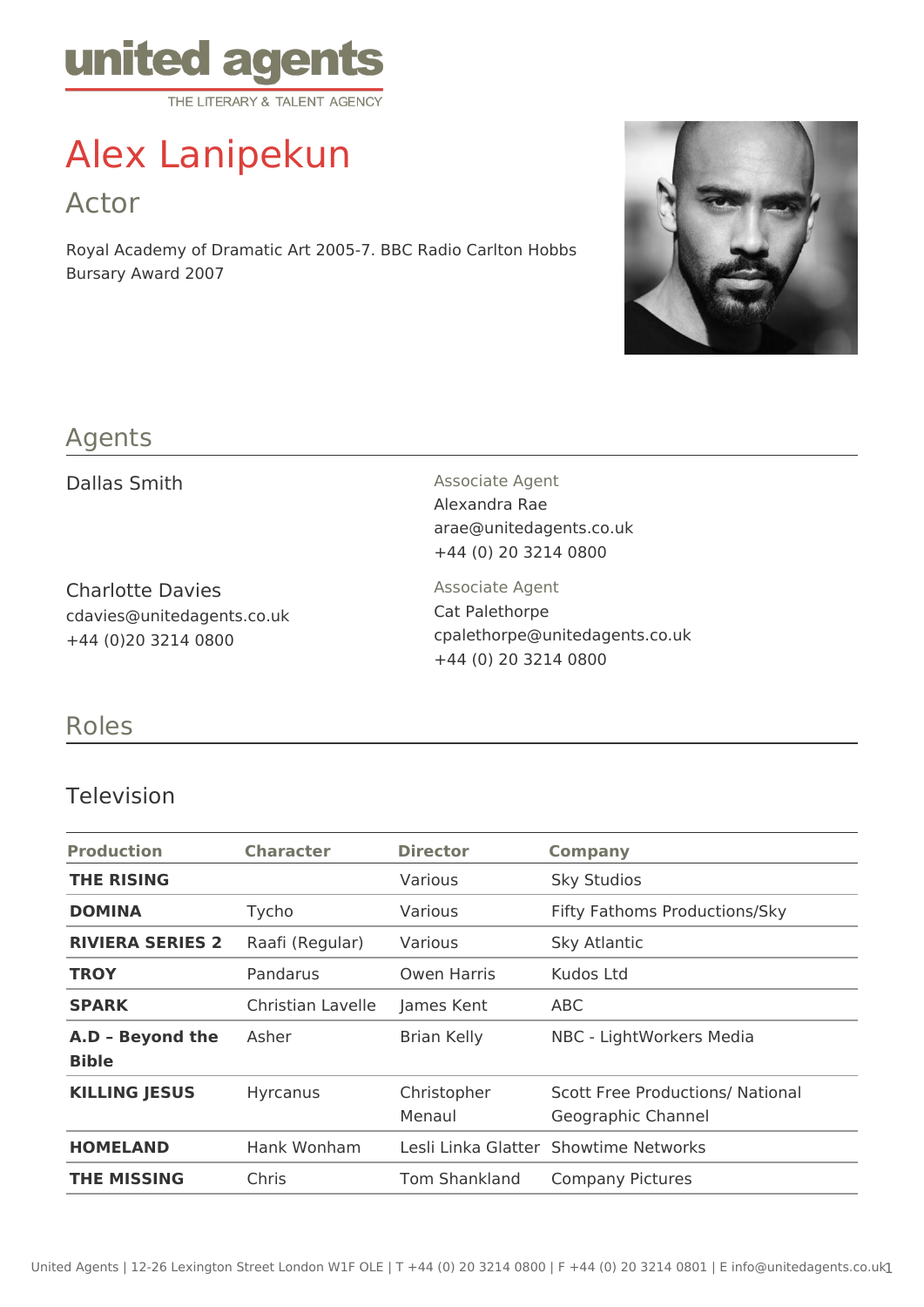| Production                                  | Character Director     |                    | Company                               |
|---------------------------------------------|------------------------|--------------------|---------------------------------------|
| 24: LIVE ANOTH EaRmes Harman Various<br>DAY |                        |                    | 20th Century Fox Television           |
| LONDON IRISH Dr. Lewin                      |                        |                    | Tom Marshall Company Pictures         |
| WAY TO GO                                   | Brad                   | Jeff GreensteiBnBC |                                       |
| <b>BIG BAD WORLDSteve</b>                   |                        |                    | Tristram Shap Orbojective Productions |
| COMING UP                                   | Andy                   |                    | David StoddarTouchpaper/Channel 4     |
| <b>BORGIAS</b>                              | Mohammed               |                    | LB TV Productions                     |
| DEATH IN<br>PARADISE                        | Benjamin               | Alfred Lot         | Red Planet Pictures                   |
| BEING HUMAN                                 | Saul                   |                    | <b>BBC</b>                            |
| BEAUTIFUL PEOPLOGE r                        |                        | David Kerr         | BBC                                   |
| <b>SPOOKS</b>                               | Ben Kaplan,<br>regular |                    | Kudos                                 |
| TALK TO THE<br>HAND                         | Devil's Advocate       |                    | Trouble TV                            |

## Film

| Production                                                           | Character | Director                                   | Company                                        |
|----------------------------------------------------------------------|-----------|--------------------------------------------|------------------------------------------------|
| CURVATURE                                                            | Kraviz    | Diego Hallivis                             | 1in MM Productions                             |
| THE TITAN                                                            |           | Andrew RutherLendart Ruff                  | 42                                             |
| LOVE IS THICKER THAN Llion<br>WATER                                  |           | Harris                                     | Ate de Jong & Emalgeless Features              |
| THE BROTHERS GRIMSB Special BranchSacha Baron CohFeonur by Two Films | Agent     |                                            |                                                |
| LEGACY                                                               | Alex      | Fairbanks                                  | Marc Small + Da Uirestoppable and<br>Think Big |
| SECOND COMING                                                        | Michael   |                                            | Debbie Tucker Ghedbilly Films for Film<br>Four |
| PORTRAIT OF A YOUNG MAN he<br>DROWNING (short)                       |           | Jonathan Birch Kono Films                  |                                                |
| DEAD EUROPE                                                          | Red       | Tony Krawitz                               |                                                |
| TWENTY8K                                                             | Jude      | Neil Thompson & Formosa Films<br>David Kew |                                                |
| <b>BLITZ</b>                                                         |           | <b>Elliot Lester</b>                       |                                                |
| CLASH OF THE TITANS                                                  |           | Louis Leterrier Warner Bros                |                                                |
| CROCODILE                                                            |           | Che Walker                                 |                                                |
| THE FOURTH ANGEL                                                     |           | John Irvin                                 |                                                |
|                                                                      |           |                                            |                                                |